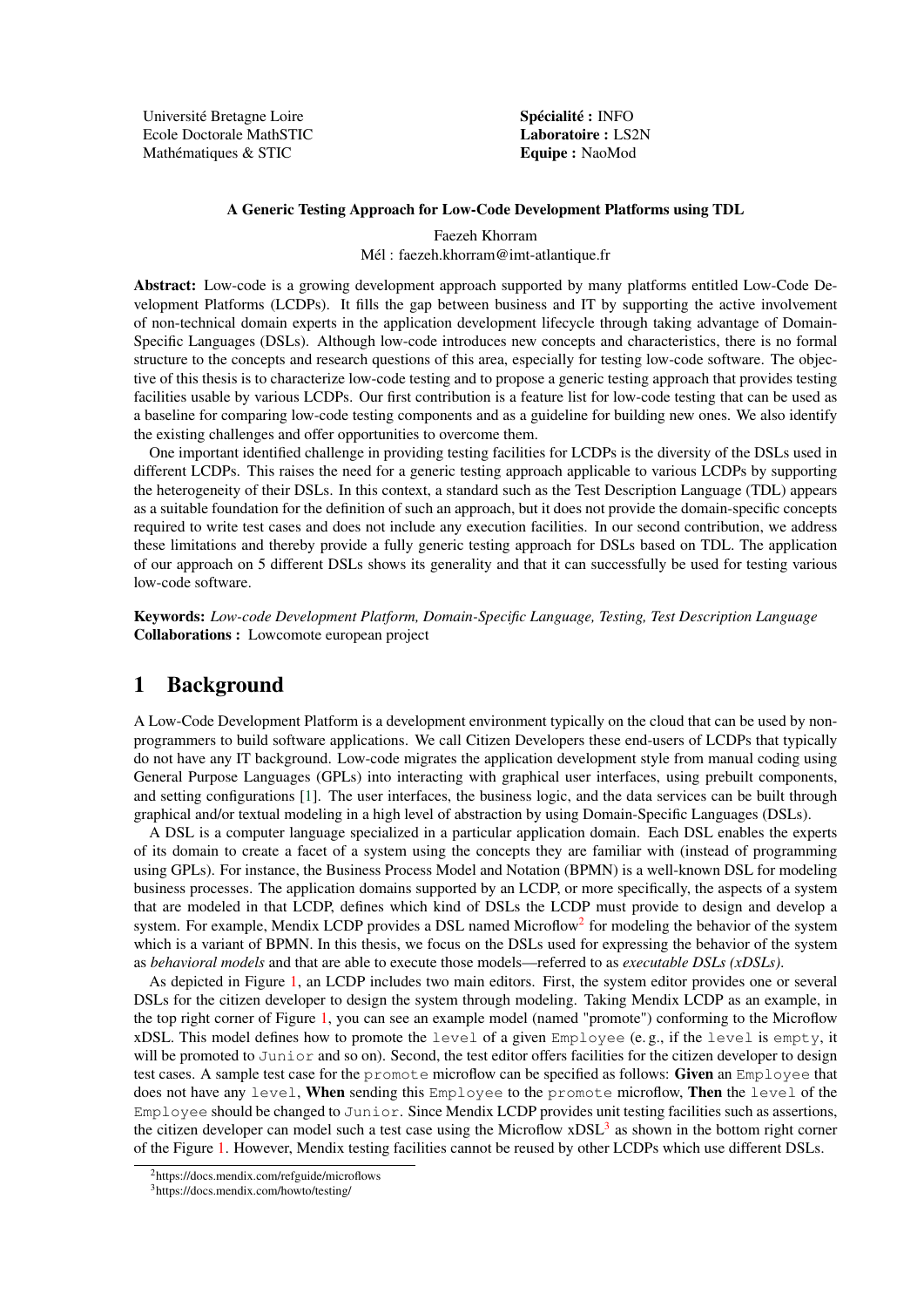

<span id="page-1-0"></span>Figure 1: An example LCDP

# 2 Definition of Low-Code Testing

Abstraction and automation provided by xDSLs enable LCDPs to fill the gap between business and IT and thereby to improve the quality of the final product. Nevertheless, independently from the tool or platform used for the system development, the system must be tested to ensure all the requirements are realized. In an LCDP, the citizen developer is the one who defines the requirements since she is the expert on the system functionalities. As test cases are mainly derived from the requirements, the Citizen Developer is also able to define test cases and to evaluate test results. Therefore, LCDPs should provide testing facilities for her and it is necessary to support her full involvement in the testing activities, from design to evaluation. However, her low level of technical knowledge leads to the emergence of new requirements and challenges when providing a low-code testing component for an LCDP. As far as we know, there is no research at the moment which characterizes the requirements and the existing challenges. In this thesis, we perform several analyses to identify the low-code testing features and to investigate the existing challenges and opportunities for providing low-code testing components.

### 2.1 Low-Code Testing Features

Despite the lack of research in the context of low-code testing, there are some initial efforts made by commercial LCDPs. Accordingly, we studied the testing facilities of 5 well-known commercial LCDPs—Mendix, PowerApps, Lightning, Temenos Quantum, and OutSystems—to figure out what is offered by successful commercial platforms. Afterward, we propose a set of 16 features for the low-code testing along with possible values for them. They are defined based on the low-code principles [\[1\]](#page-3-0) as well as the capabilities and deficiencies of the testing components of the investigated commercial LCDPs. The features can be used as criteria for comparing low-code testing components, and as a guideline for building new ones. Figure [2](#page-2-0) presents the features, classified in 5 categories. Some of the features are general, while the rest are related to the different testing activities i. e., test design, test generation, test execution, and test evaluation. For more details, we refer the reader to our paper [\[2\]](#page-3-1).

# 2.2 Challenges & Opportunities

Evaluating the investigated low-code testing components based on the proposed feature list enables us to identify the existing challenges that we classify into three categories: (1) *Role of Citizen Developer in Testing*: As the citizen developer does not have an IT background, the LCDPs should provide simple, familiar, and non-technical approaches for test design. Some LCDPs such as Mendix use the same DSL for modeling the system and the test cases (shown in Figure [1\)](#page-1-0). However, since different LCDPs use different DSLs, the testing approach of an LCDP can rarely be reused by other LCDPs. (2) *The Need for High-level Test Automation*: As another consequence of the low-level technical knowledge of the citizen developer, most of the technical testing activities such as test configuration and test execution must be automated. In this context, many Model-Based Testing (MBT) tools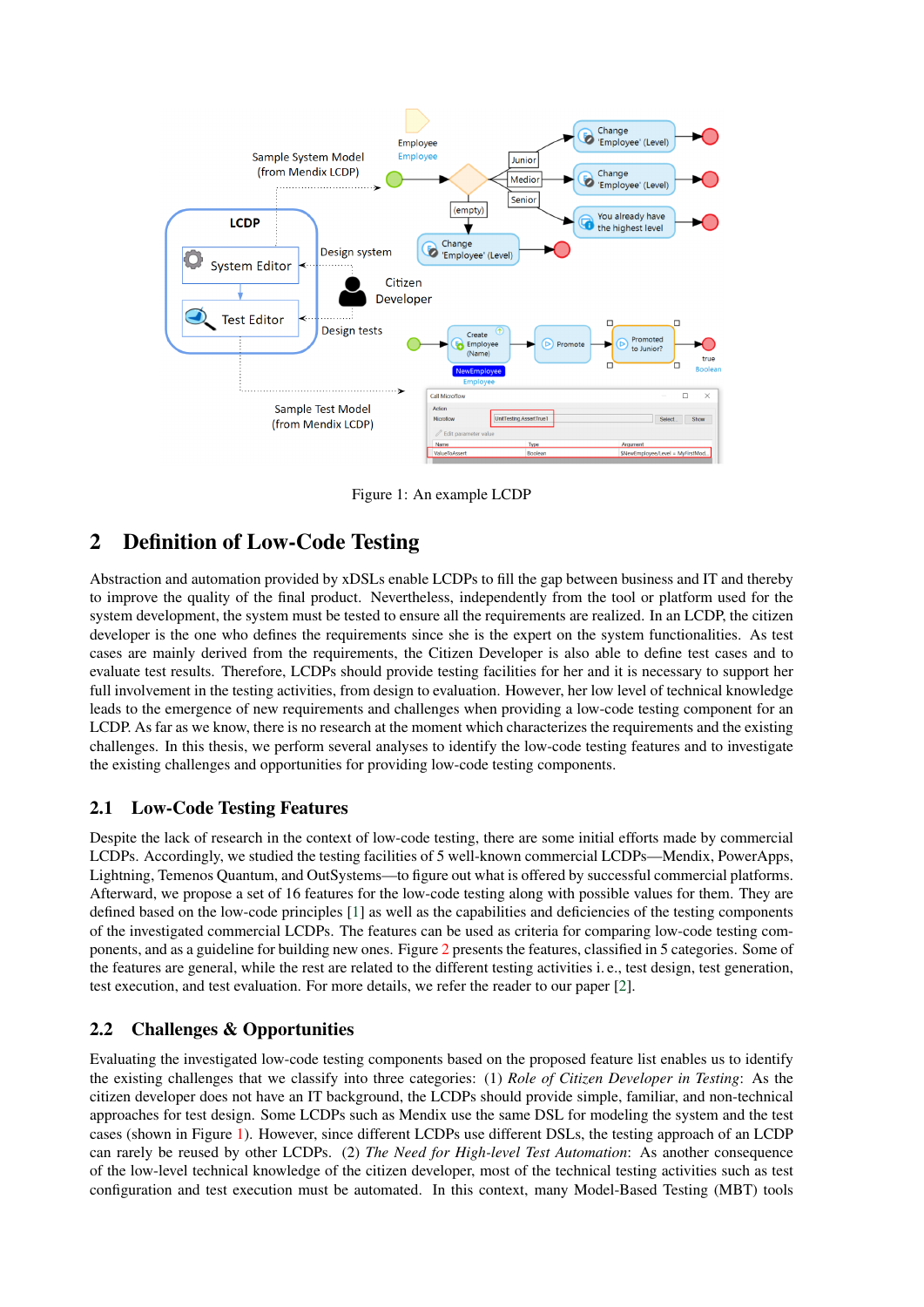

<span id="page-2-0"></span>Figure 2: Low-code testing features[\[2\]](#page-3-1)

are provided by the state-of-the-art which automates such activities. However, they are not suitable for low-code testing and cannot be reused due to the dependency on specific DSLs. (3) *Cloud Testing*: LCDPs are typically deployed on the cloud and they also support the building of cloud-based applications. Accordingly, a suitable testing approach should support cloud testing as well. To provide a roadmap for future research to overcome the mentioned challenges, we provided the existing academic research, the difficulties, and the opportunities for all the three categories in our paper [\[2\]](#page-3-1).

### 3 Testing Support for xDSLs

One important identified challenge in providing testing facilities for LCDPs is the diversity of the xDSLs used in different LCDPs for system development. In a context where the engineering of new xDSLs is recurrent, a desirable solution would be an approach applicable to a wide range of xDSLs, i. e., a *generic* testing approach for xDSLs. This raises at least three interconnected challenges. First, to allow the domain expert (i. e., the citizen developer) to write test cases, a testing language must be defined, generated, or identified. In particular, this testing language must somehow allow the domain expert to use domain concepts to define how a model under test should be executed, and what results should be expected from the execution. Second, the testing language should be able to demand the execution of the models under test as needed. Third, this testing language must provide facilities to analyze the runtime state of the tested model, and to compare this state with the expected one.

A recent effort of the European Telecommunications Standards Institute (ETSI) led to the creation of the Test Description Language (TDL), a standardized language for the specification of test descriptions [\[3\]](#page-3-2). Since TDL is not specific to any specific GPL or xDSL, it represents an interesting candidate for generically writing test cases for executable models. Also, TDL was designed as a simple language for testers lacking programming knowledge, making it a good fit for domain experts working on models. Unfortunately, TDL fails to fully address the three aforementioned challenges: (1) because of its genericity, TDL requires the domain expert to first define the required domain-specific concepts, before being able to write test cases; (2) the TDL standard does not provide any clear way to make TDL test cases able to execute models conforming to a given xDSL; (3) the TDL standard does not provide any efficient way to analyze an arbitrarily complex runtime state of a tested model. As second contribution of this thesis, we address these limitations and thereby propose *a novel generic testing approach for xDSLs*.

Figure [3](#page-3-3) presents an overview of the proposed approach. At the top left corner, we assume that an xDSL was implemented by an LCDP Developer. At the center, the domain expert (i. e., the citizen developer) uses the provided xDSL to define an executable model and wishes to write TDL test cases for this model.

At the top is shown the first component of the approach, namely the *TDL Library Generator*. Its purpose is to automatically generate a domain-specific TDL Library that the domain expert can then use to conveniently write test cases for executable models conforming to the xDSL. This library provides all the data types required for the specification of test data, a set of default test configurations, some elements for enabling TDL test cases to request the execution of the model under test, and some elements for writing Object Constraint Language (OCL) queries in the TDL test cases. As shown in Figure [3,](#page-3-3) the library generator requires as input data the definition of the xDSL.

At the bottom-right corner is shown the second component of the approach, namely the *TDL Interpreter*. This interpreter is based on the operational semantics for TDL, adapted to the testing of executable models. For this purpose, this operational semantics is connected to two external components: the *Execution Engine* and the *Query Evaluator*. We assume that the *Execution Engine* exists and provides services to trigger the execution of a model conforming to an xDSL. In particular, that this engine is able to load a model, load an xDSL, and execute the model